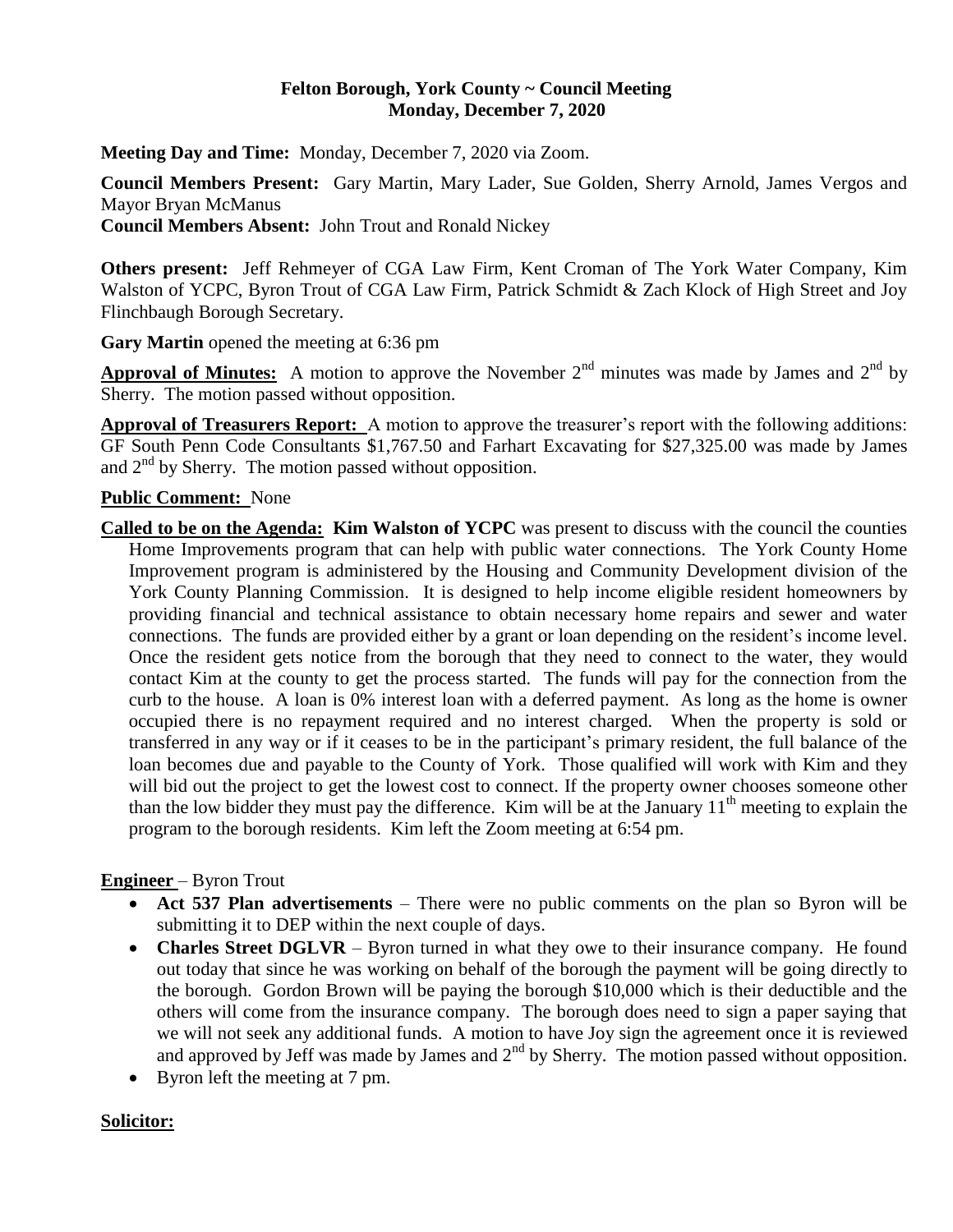- **Collection Report** the council reviewed the report. There is no action to be taken on any accounts this month.
- **South Penn Code Consultants**: Jeff reviewed the document and suggests the borough approve it. He has worked with Keith at South Penn Codes and has had no issues. A motion to approve the new contract with South Penn Codes that would appoint them as the boroughs Codes Enforcement, Zoning and SEO was made by Sherry and  $2<sup>nd</sup>$  Susan. The motion passed without opposition.
- **Public Water Connectio**n: Jeff has sample ordinance that he will provide to the council for the public water. 150' is in the borough code.

**Alliance Fire & Rescue** – reports were submitted via email and provided to the council members.

## **Code Enforcement**

- 121 High Street Property is being sold and settlement is to take place around 12/20. They are going to remove the home and rebuild one to sell.
- 9 Maul Ave porch / uninspected van South Penn Codes will be able to move forward on notice and citations now that we have the new contract signed.

# **Old Business:**

- **Public Water** 
	- o Draft agenda for meeting the council approves of the agenda.
	- o January 11th at Fireside at the Fiddler's
		- **Speaker system to be provided by Scott Gingrich.** Ken asked about visual ability. Joy will have Scott get in touch with Kent.
		- Borough Attendance Kent asked to add Mark Wheeler for the York Water Co also.
		- Asked Scott Gingrich to speak on benefit Alliance Fire & Rescue in regards to the benefits of hydrants in the borough
		- Need to see how many people we can have at the fiddlers. The normal capacity is 300 without tables.
	- o Draft letter to residents letter looks good. Some changes to the information sheet are as follows:
		- Required connection for everyone in the borough
		- May keep an outside faucet
		- Jeff will provide information on the ordinance and the 150' distance for mandatory connections.
	- o Pricing on connecting to Public Water Joy was able to get 3 quotes. Kent said to also check with T&N Excavating.
	- o Fire Hydrant locations are normally chosen by the fire chief.
	- o The council would like the following information to go out with the letter.
		- Agenda, Information Sheet, Quotes and Home Improvements Program Information
- **DCNR Playground Grant:** 
	- o DCNR Grant Sent an email to the county to find out the status of the reimbursement from the Marcellus Shale Funds
	- o Will have the agreement and start moving forward in January.
- **Crosswalk on Main Street at High Street** CDBG Grant application. ADA work does not need to meet the income studies for the area. The borough will be able to apply for this work in January.
- **High Street traffic count done** will hold for 2021 and move forward from there.